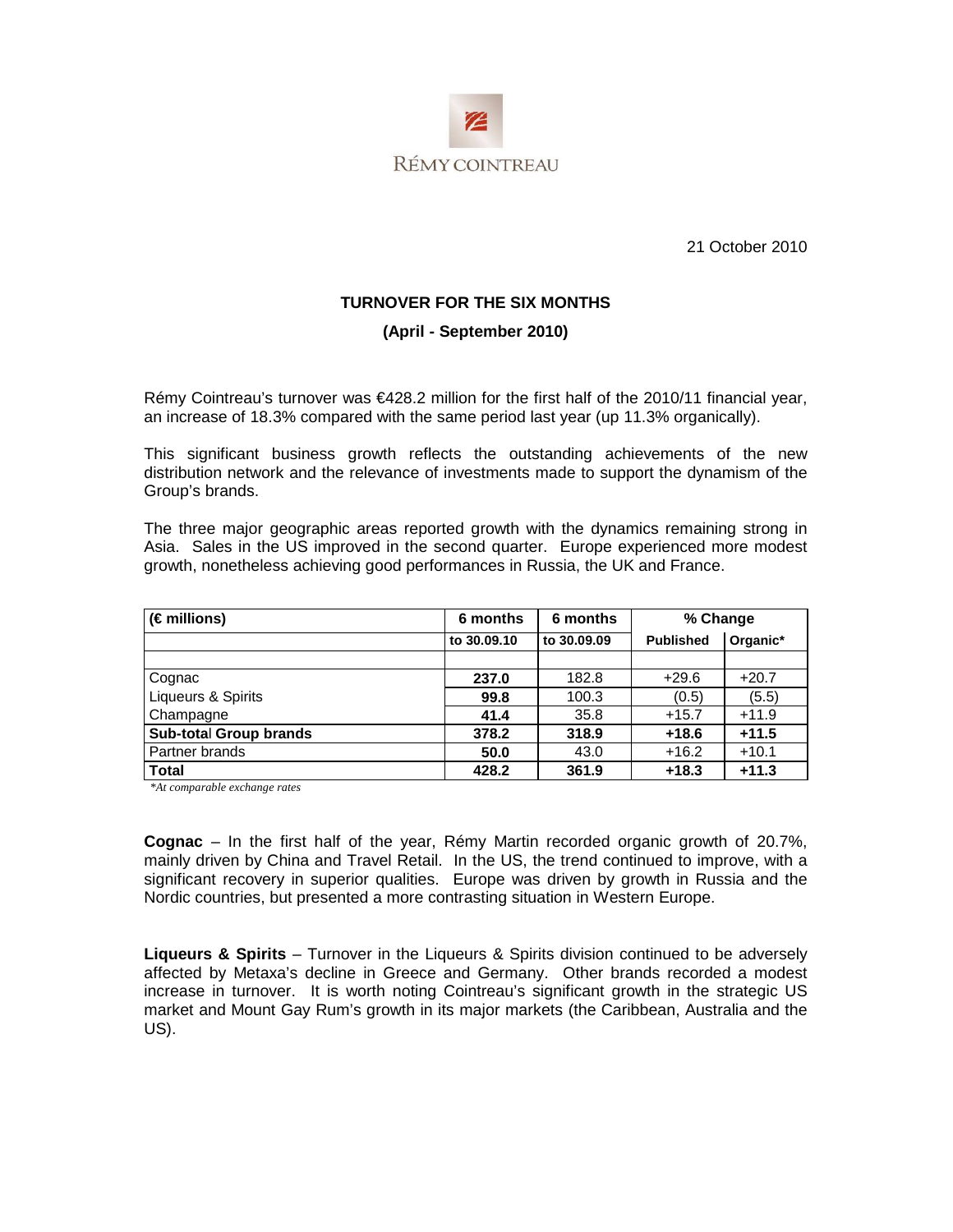**Champagne** – With an 11.9% organic increase in turnover, the Champagne division continued to grow, particularly in Europe – driven by France and the UK.

**Partner Brands –** The development of Partner brands (up 10.1% organically) can primarily be attributed to the resilience of Scotch whiskies in the US.

As planned, the Group's sound financial position will enable it to comply with its banking covenant (Debt/Ebitda) at the end of September 2010.

During the first half of the year, the Group benefited from a favourable Euro/USD exchange rate movement compared with last year, particularly during the period April - June 2010.

In an economic environment which, whilst improving, remains uncertain, Rémy Cointreau maintains its long-term value strategy. The Group will continue to benefit from the efficiency of its new distribution network and will support its brands by increasing its marketing investment in priority markets.

- ENDS -

For further information, please contact: Rémy Cointreau Analysts: Frédéric Pflanz († 1878)<br>Press: Joëlle Jézéguel († 1878)<br>Tel: 00 33 1 44 13 45 15 Press: Joëlle Jézéquel

Appendix attached